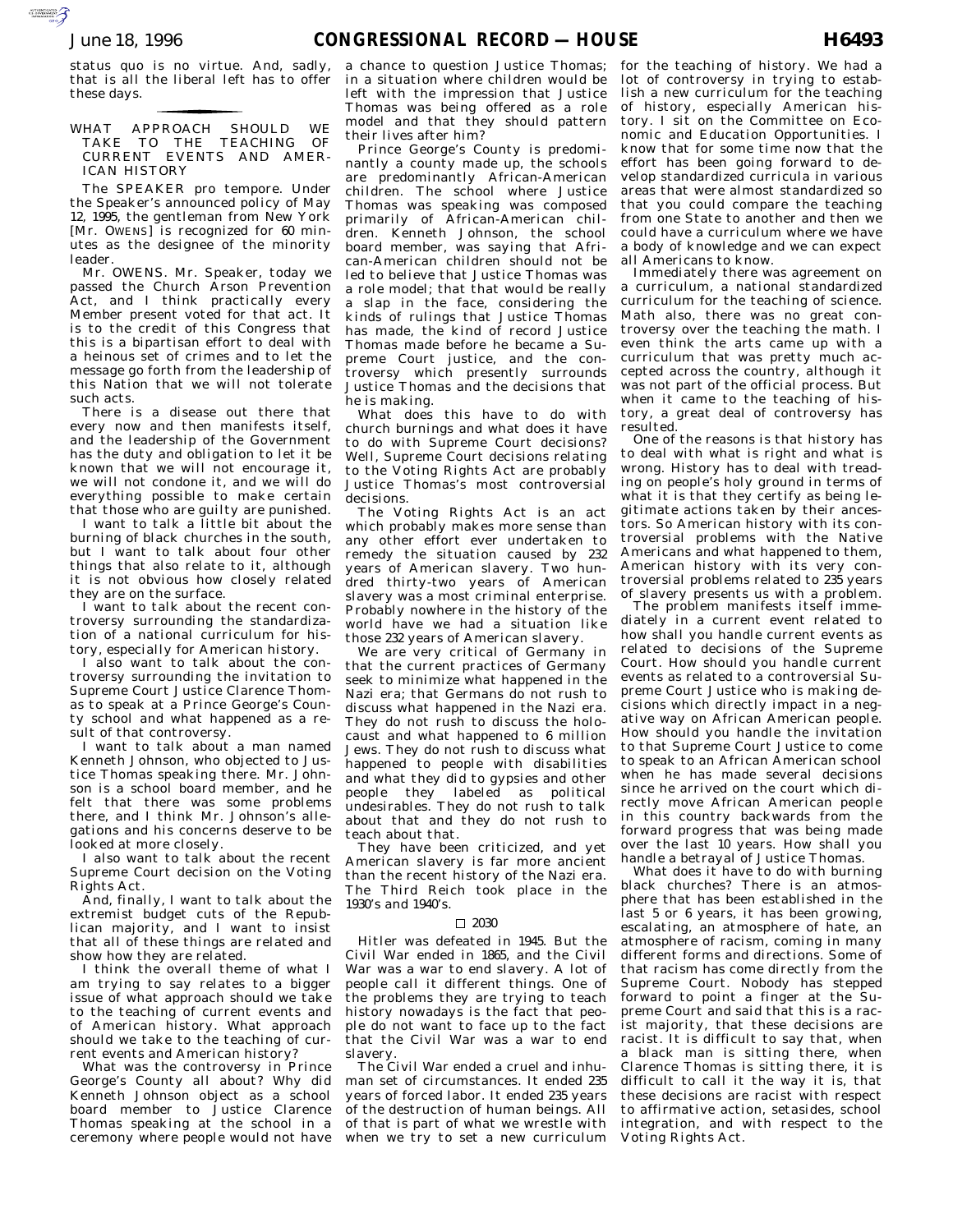Nobody has challenged the fact that the Voting Rights Act decisions and the other decisions related to segregation and discrimination remedies, remedies that are being attempted to take care of, to compensate for years of discrimination and years of segregation. Nobody has challenged the court's reasoning and the fact that the court seems to be hell bent on ignoring the intent of the law. The court has repeatedly used the 14th amendment as the justification for its decisions that nothing which is race based, nothing which takes race into consideration is acceptable or constitutional because the 14th amendment is an amendment which calls for equal protection under the law. Everybody should be treated equal. So the court has distorted that equal protection intent of the 14th amendment to mean that we should have a color-blind America, and the 14th amendment's purpose is to establish a color-blind America.

I think any sophomore who studies American history, certainly any law school student can look at the 14th amendment in the Constitution and clearly state that the 14th amendment, the 14th amendment was all about correcting the injustices caused by slavery. The clear intent of the law, the time in which it was established, makes it certain that it was there to deal with slavery. So because you have Justice Thomas there, the Supreme Court's logic, the Supreme Court's obvious refusal to interpret the Constitution in the context of what the framers intended, what the Congress intended at the time that it initiated the 14th amendment, what the States intended at the time they ratified the 14th amendment, the refusal to recognize that is a blatant omission that has to have a racist motivation.

They are hell bent on destroying affirmative action programs, setaside programs, and they really want to strike down the entire Voting Rights Act. Recent decisions related to Texas, related to North Carolina are moving in that direction. Pretty soon you will have the Supreme Court probably saying the whole Voting Rights Act must go because it militates against a colorblind America, where race should not ever have been considered. The 14th amendment is used as the rationale for that, and the 14th amendment certainly does not do that. The 14th amendment is established, was created and conceived, executed within the context of trying to remedy the past wrongs of slavery.

Mr. Speaker, there was a 13th amendment which freed the slaves. There was a 14th amendment which gave them, the salves, equal rights. There was a 15th amendment which gave the slaves the right to vote. If you want to look at the Constitution, you will see that the 14th amendment says much more than is usually quoted when the Supreme Court talks about equal protection. The 14th amendment really goes into other problems related to slavery.

The 14th amendment talks about certain kinds of property arrangements and criticizes, and makes it clear that it is concerned with other aspects of correcting injustices done by slavery.

So I want to come back to the Constitution and the 13th, 14th, and 15th amendments. I also want to take a look at another reference to race within the Constitution, which came earlier. Article I of the Constitution refers to three-fifths of all of the persons, which everybody knows meant slaves, and that is still in our Constitution. Our Constitution is not without reference to slavery. Our Constitution clearly shows that we have a problem, America has a problem that should be remedied. Part of the remedy was undertaken in the 13th, 14th, and 15th amendments to the Constitution after a terrible Civil War has been fought over the issue of slavery.

The burnings of the black churches in the South relate to the fact that we still have this unfinished business that nobody wants to take care of. So from time to time we do things, we get into an era of 4 or 5 years where we are going backwards on race relations. We are saying and doing things at high levels of government that encourage the people at lower levels who have problems out on the fringes of society who believe in violence, who have deepseated hatreds and prejudices that they cannot control. They get out of hand because they hear a message coming from the top that we want to roll back the clock and deal with these people in a different manner. It happened in Hitler Germany. It happens from time to time in this society.

Mr. Speaker, the best remedy for it of course is what happened today. That all the leadership, Republican, Democrats, the Speaker, the Democratic minority leader, everybody moved in immediately to try to send another message about the violence that is occurring.

Immediately we want to make certain that they understand that we are not in favor of those kinds of actions. On the other hand, we are undertaking from day-to-day activities which send a different message. When you have extreme budget cuts and those budget cuts fall primarily on the poorest people in our society and 60 to 70 percent of the poorest people in our society happen to be the descendants of slaves, they happen to be African Americans, I mean 60 to 70 percent of the descendants of slaves happen to be poor. African Americans are in that category, living in large cities. The hostility toward large cities is clearly manifest by the kind of legislation that has been promulgated by the Congress over the past 10 years, hostility toward the cities where we are taking away resources, destroying programs that help the populations in the city, the urban population from transportation programs to programs for housing, you name it.

Clearly everything that benefits people in the cities has been dealt with in

a very negative way over the last 10 years. So these kinds of policies economic policies, budget policies, coupled with attacks on affirmative action, attacks on the Voting Rights Act, attacks on set-asides, when you couple them all together, it sends a message that we really do not want to deal with atoning for the terrible sins of slavery. We do not want to deal with trying to compensate for 235 years of forced labor, brutality, murder, rape. We do not want to deal with that.

I do not want to be misunderstood that I do not appreciate and am not grateful for the action taken today. I certainly think we acted in the most noble way in dealing with the burning of black churches in a forceful piece of legislation today. I agree wholeheartedly with the statement made by Democratic leader GEPHARDT last week when he called upon the Speaker to take immediate action to vote on a resolution condemning the burning of African American churches throughout the South.

Mr. GEPHARDT stated that we are here today, quoting from his statement of last Wednesday, June 12, we are here today for a very simple reason. There is no criminal act, no criminal act more cowardly, more outrageous, more offensive than the burning of places of worship. When these acts are motivated by racial hatred, the offense is even greater. We believe that the U.S. Congress has an obligation to condemn the recent rash of church fires and then to impose tougher laws to crack down on the people who perpetuate these crimes.

We are asking Speaker GINGRICH to schedule an immediate vote on a resolution condemning the burnings of African American churches throughout the South. The American people should know that their Representatives are united against such baseless acts and are willing to do everything in their power to prevent and punish them. The next step is passing the Church Arson Prevention Act of 1996, to make it much easier to prosecute and punish those who burn, desecrate or damage religious property. We believe this can be done on a bipartisan basis. When these kinds of crimes occur, it is not just the churchgoers who suffer; it is our conscience as a Nation. The right to worship in freedom and safety regardless of race, religious faith or ethnic origin is the very foundation of our country. We pledge to do everything in our power to protect that right for all Americans at all times.

I include Mr. GEPHARDT's full statement for the RECORD:

STATEMENT BY HOUSE DEMOCRATIC LEADER RICHARD A. GEPHARDT URGING HOUSE RESO-LUTION CONDEMNING CHURCH-BURNING

''We're here today for a very simple reason: there is no criminal act more cowardly, more outrageous, more offensive than the burning of places of worship. When these acts are motivated by racial hated, the offense is even greater.

''We believe the United States Congress has an obligation to condemn the recent rash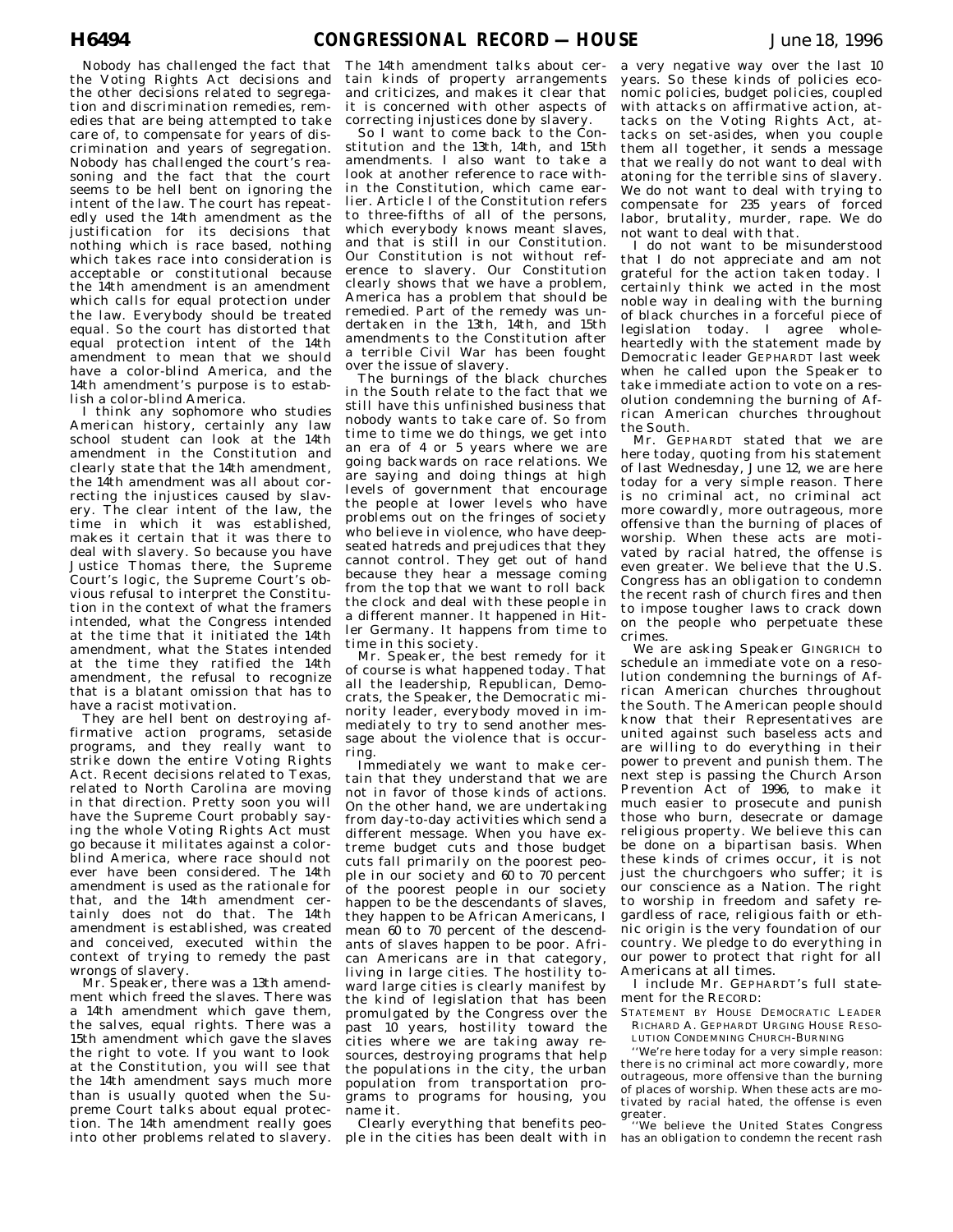of church fires, and then to impose tougher laws to crack down on the people who perpetrate these crimes.

'We're asking Speaker Gingrich to schedule an immediate vote on a resolution condemning the burning of African-American churches throughout the South. The American people should know that their representatives are united against such baseless acts, and are willing to do everything in their power to prevent and punish them.

'The next step is passing the Church Arson Prevention Act of 1996—to make it much easier to prosecute and punish those who burn, desecrate, or damage religious property. We believe this can be done on a bipartisan basis.

''When these kinds of crimes occur, it is not just the church-goers who suffer—it is our conscience as a nation. The right to worship in freedom and safety—regardless of race, religious faith, or ethnic origin—is the very foundation of our country. We pledge to do everything in our power to protect that right for all Americans, at all times.''

I think that we did it today. We passed that piece of legislation, the Church Arson Prevention Act. It may be interesting to note a few facts about the church burnings. More than 30 black churches in eight States from Louisiana to Virginia have been burned in the past 18 months. That is a very important fact. It has been escalating in the last 2 months, but now more than 30 black churches in eight southern States have been burned.

The largest percentage of those burnings have taken place in South Carolina. South Carolina, I will mention later, is a special State in terms of the kind of discussion that I am putting forth about American history and the need to confront the issue of slavery and what the impact of slavery has been on our Nation and what the consequences of slavery have been on the African-American population. The State of South Carolina still flies the Confederate flag above its capitol. It has something to answer. It has some important questions to answer. What does it do to have the flag, the Confederate flag flying over the capitol, which is the capitol of South Carolina for all the people of South Carolina, including the descendants of slaves?

Another fact that we ought to consider is that almost all those arrested so far, there have been churches burned and there have been no people arrested. They have not caught any suspects or perpetrators, but those who have been arrested have been young white men. They have been typically members of hate groups, including the Ku Klux Klan, the Aryan nation and the skinheads.

#### $\Box$  2045

These are facts that are very important. There are people out there on the fringes of society who have these deep seated hatreds, prejudices, and who believe in violence, and they are acting out at this time, and I say the reason that they are acting out is something that we should look at very closely. We should not just be content to pass an act today which is going to deal with what is happening right now which will

contain them. That is important, to send them a message we are not going to tolerate, they do not have any sympathy in high places. We also ought to look behind the causes and understand what is going on in order to prevent a spread, an escalation, of these kinds of activities out there with respect to the acting out of race hatreds and prejudices.

Another factor is that experts say that a volatile mix of polarizing social and economic events, pitting citizens against government and white against black, has exploded in a kind of domestic terrorism that has left these churches burning across the South polarizing social and economic events and political events. The fact that South Carolina has had a great debate over the removal of a Confederate flag, the fact that there are economic tensions in that part of the country as well as most of the country because of the fact that jobs are leaving and there are fears of losing jobs and all kinds of economic fears of this generation about what is going to happen to their children; those are all parts of these events that end up pitting citizens against citizens and citizens against government, and added to that is a message being sent that in particular there is an evil related to the Voting Rights Act, there is an evil related to the setaside programs to affirmative action. The messages are being sent that these things are part of a problem and certain people are being encouraged to focus on black churches as being the citadels of the movement or the institution which holds together black communities. When you strike at black churches, you are striking at the heart of the black community.

One other factor that ought to be pointed out is that since early 1995 the ATF has probed 25 suspicious fires at mostly white churches. In addition to predominantly black churches or all black churches, there have been 25 suspicious fires of mostly white churches.

Now the word ''mostly'' is the one you look at closely. A mostly white church means that it is a white church that has black members also. It means that it is a white church that was predominantly white or almost all white before that has admitted black parishioners or black members to the congregation. Nothing is hated more in the South by the racists and by the people who are capable of this kind of activity than integration. So a mostly white church is a church that has admitted black members. That is definitely going to be a target; they are in the same category as the black churches as far as being targets of hatred. So it is the same phenomena.

I think that if you are going to get to the heart of what is happening and not have it continue to escalate, you have to go back and take a look at the history of the South, the history of this Nation and what is going on with respect to race relations. One of the irritants that keeps occurring with respect

to race relations in this country is favorable of the perception that favorable treatment of African-Americans, favorable treatment of the descendants of slaves, is wrong. This upsets people and angers them a great deal. It is wrong to have affirmative action, it is wrong to have set-asides, the rewarding of contracts, it is wrong to have a Voting Rights Act which, in my opinion, is a very conservative political remedy for a very clear problem that was identified for decades.

The Voting Rights Act was fashioned as a result of trying to deal with the fact that for more than a hundred years people of African-American descent, descendants of slaves, were not allowed to vote in the south. All kinds of tricks were used. We have to wage all kinds of legal battles in the courts, we have to have sit-ins and marches and demonstrations, and on and on it went for a long time before the simple matter of allowing a black person to go to a poll and vote could be accomplished, and the Voting Rights Act was an attempt to remedy the fact that as a result of that denial to vote, a right to vote, you had circumstances that generated a situation where there was no adequate representation by blacks in government at any level. At city levels and State levels and at the Federal level you had grossly inadequate representation as a result of all of these injustices related to voting rights that have been perpetrated for more than a hundred years. The Voting Rights Act was to correct that.

So the Voting Rights Act is part of the remedies that are necessary to deal with what has happened in American history with respect to slavery.

When we teach history to children in schools like the one that Clarence Thomas visited, the school that had an awards night and invited Justice Thomas; when you teach history to those children, how do you deal with the fact that most of the history books do not discuss this 235 years of slavery and the implications of having a population enslaved for 235 years? Most of the history books do not talk about slave labor and the fact that slaves had to work for nothing. Most of the history books do not talk about the fact that for 235 years the slaves were prevented from acquiring assets.

They were prevented from acquiring property. For 235 years one generation had nothing to pass on to another generation. Most of the history books do not talk about that. Most of the history books do not want to deal with the economic consequences of 235 years of slavery.

A youngster who is black in a school with whites, whites who have a history of having had assets, property handed down from one generation to another, most people in America who have assets, overwhelming majority of people who have assets, have property in the form of homes or real estate that was handed down from one generation to another or was sponsored and financed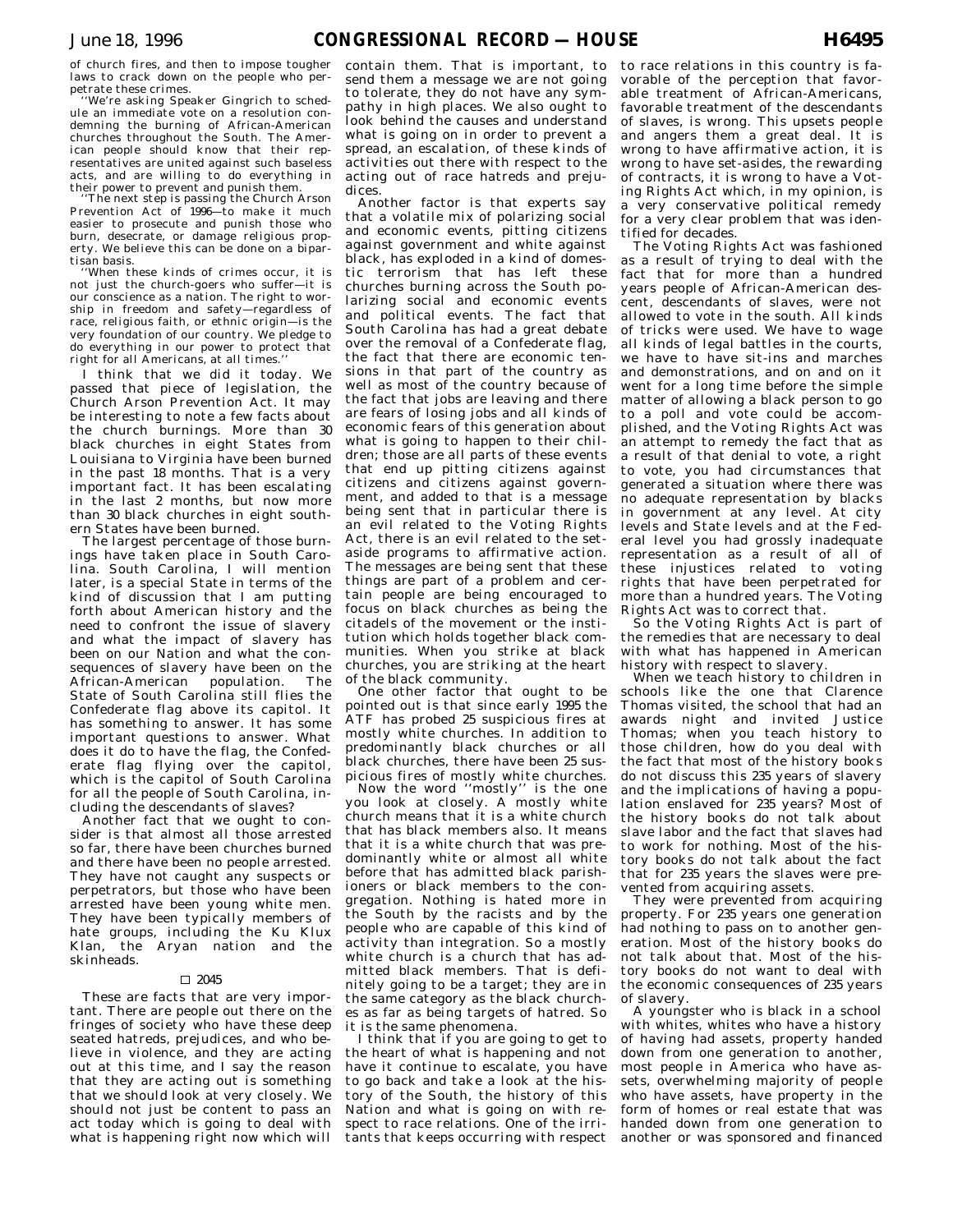by the older generation. Couples have parents who either give or loan them the money for the mortgage. They have situations where furniture and property, stocks and bonds, various assets are passed down from one generation to another. If you have 235 years where you have nothing, where you are not allowed to own anything, you do not have any property, you are forced to work for nothing, then you start 235 years behind, and every black youngster in a school ought to know that your self-esteem and your sense of selfworth should not be impacted, should not be affected without taking that into consideration. You cannot compare yourself with your peers who have the benefits of all of this hand-down from one generation to another, who had the benefit of what goes along with assets and property and wealth.

There is a correlation which is clear, and nobody questions it, between assets, wealth, and education. The people who have more income get better education. There are recent studies that confirm the relationship between income and achievement regardless of race. A lot of statements have been made about the fact that middle class black youngsters do not achieve in the same way that middle class white youngsters achieve. Well, when you study middle class and you define it more closely in terms of real income, and when you make the comparisons by income and you compare the income on the basis of what was the income on a steady basis throughout the life of a child, was it there when they were young and most formative? Did they lose the income as they got older? There is a study which has been done which has been very useful in this respect, and they give the big lie to the theory that income does not impact on all groups regardless of race, religion or color, including African American children. They are as susceptible to the impact of income. When they have the income in black families, they behave in just the same way as children in white families.

There is a study that recently was concluded by Greg Duncan at Northwestern University National Institute of Childhood Health and Human Development which talked about, which is entitled, Family and Child Well-being Research Network, and it is part of the effort of family and child well-being research network, and their conclusions are that when you compare the income and you study it closely and you see that in the most formative years of life children have a certain income, those white children and black children who have the same income in the formative years of life, early years of schooling, they preform in much the same way regardless of race as they grow older. When you have youngsters who lose, who do not have the income that supports a certain level of family life at the early ages, and they later acquire it when they get into high school, then you do have a problem. The change is

quite significant. Those whose families had inadequate income when they were in early education situations and later acquired it when they went to high school, they do not perform as well. The income is the variable. It is the same among whites who do not have the right income level that supports the right kind of nurturing environment at early ages. The same problem results in white families and with the white children as it does with the African American children.

Studies like these are sort of widely introduced into the academic stream, and there is not much said about it. There was a book put out called the Bell Curve, which was greatly celebrated, and the Bell Curve was out to demonstrate what scientists have generally disproven over the years, that there is definitely a correlation between IQ and achievement and race, and that black people, people of African decent, are inferior with respect to achievement and with respect to IQ. These studies will show you differently and show you that there is a factor of income and a factor of nurturing that goes with income and a factor of educational level that goes with income that has a great impact on how children achieve and on their IQ.

So, if you have a situation where for 232 years nothing was passed down, for 232 years there was no property, income was at a measly level, then the recent prosperity of African Americans in the middle class is not enough because they do not come from a tradition that was handed down that was nurtured where there was books, where there was wisdom passed all around the table by people who were already educated. There is a whole culture that comes with income at a certain level, and the culture was not there to nurture educational achievement and to nurture IQ.

So the youngster, the child, who is African American in a public school needs to know that there is a whole history back there you have no control over. There is a whole history where you were deprived of the opportunity to pass on assets and property, and for that reason, for that reason, it is not a great shame for the society to develop programs which are going to seek to compensate for those 232 years and the tradition that they failed to hand down for those 232 years and the property that they fail to hand down. Affirmative action compensatory education programs become vital if you are going to try to remedy the evils of 232 years.

Justice Clarence Thomas says no. All of a sudden, although he is the beneficiary of compensatory programs, all of a sudden they are programs that might make people too reliant or too dependent. He has benefited in many ways, but now he joins with a group of racists on the Supreme Court to interpret the 14th amendment to mean that you cannot take race into consideration in trying to foster programs which are seeking to remedy and to

compensate for and to counteract 232 years of slavery, and 100 years after that, by the way, of very intensive pressure.

There is an article that appeared in the Washington Post this past Sunday by Lynn Cooper, and that article talked about slavery that existed long after the Civil War, after the Emancipation Proclamation and after the 13th, 14th, and 15th amendments, slavery that was permitted by governments in the South, slavery that never was sufficiently challenged by the National Government, the Federal Government. He talks in great detail. It is a long article this past Sunday, June 16, in the Washington Post Sunday Style section by Lynn Cooper. It gives concrete examples of what happened as the share cropper system and the peon system and various other systems developed, which endured for almost 100 years after the Emancipation Proclamation.

## $\Box$  2100

So all of these things become a part of what history should teach, and if it fails to teach, it denies a basic ingredient to the public discourse and the public dialogue which one day might get it all straight and be able to deal in a more intelligent way and a more sympathetic way and a way which is more in the national interest and than we are presently doing.

If you do not look at history and acknowledge the truths of history, you are going to make decisions which are going to be distorted and continue to warp the public discourse and the public decision-making process. We are in that period now. We are right now in a period where the Voting Rights Act is about to be struck down, and yet that is probably the one piece of legislation which is most crucial to the correction of the 235 years of criminal slavery and the aftermath of that slavery.

The Voting Rights Act does put, not only in the Congress but in the State legislatures and in the local councils and local governments, put in place people who represent the descendents of slaves and who will be able to take action on an ongoing basis to have a point of view which is going to help correct some of the numerous problems that still exist in our society as a result of those 235 years of slavery.

The church burnings are there because at the top the Supreme Court is saying, blacks, you have been too arrogant. Blacks, you have demanded too much. Blacks, you do not deserve special treatment. Blacks, you are taking away from other people. The Supreme Court sends down that message.

The Congress of the United States says, blacks, you do not deserve to have programs which provide aid to poor people. A large percentage of your people are poor, but that is a crime that you have committed, being poor. Being poor has nothing to do with 235 years of slavery. Being poor has nothing to do with schools that for a long time were not equal. They were separate but not equal, schools that right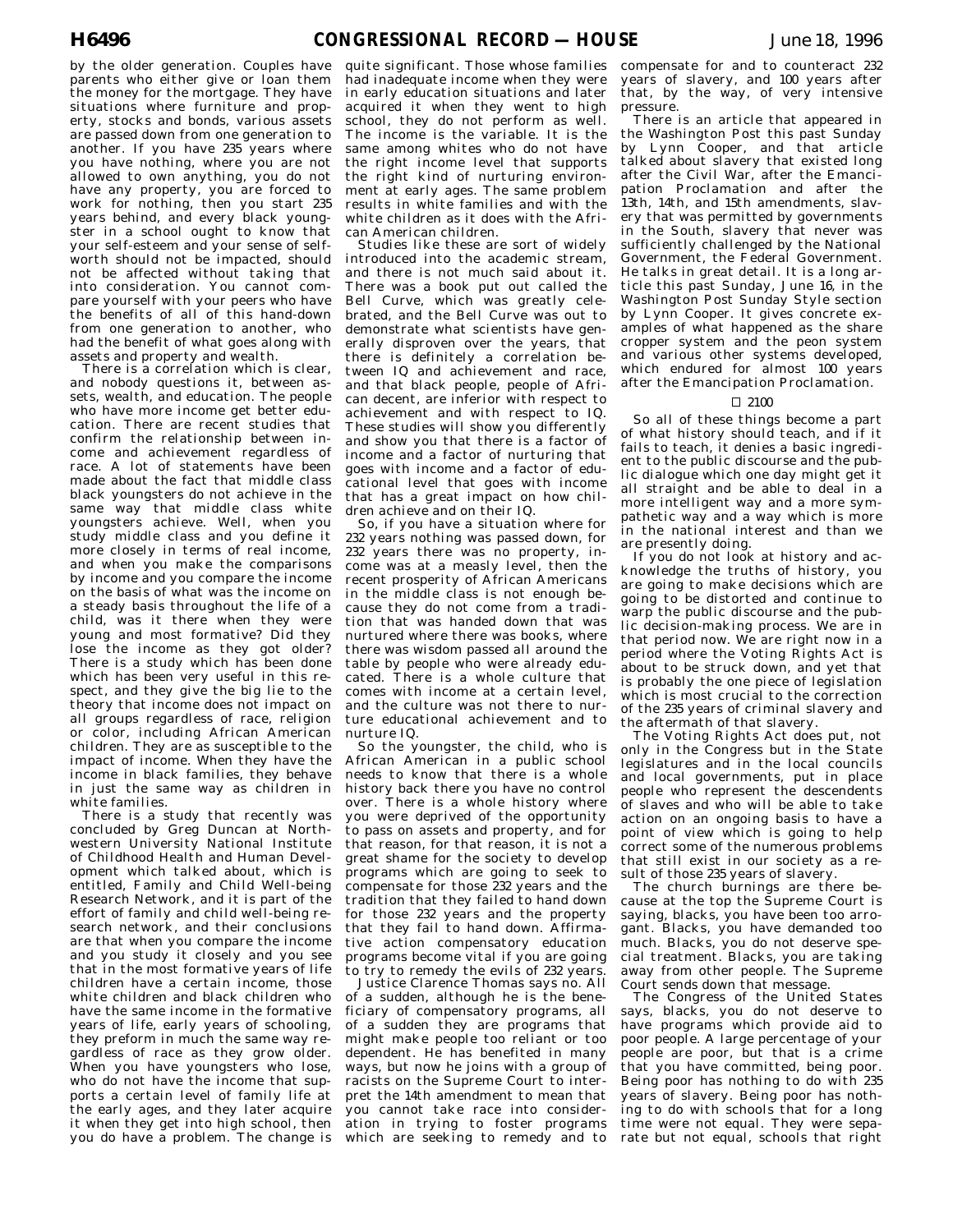now are still in horrible shape in our urban centers, where most black youngsters go to school All this has nothing to do with your condition. All this has nothing to do with the crime rate. All this has nothing to do with the high rate of blacks on welfare. Let us dismiss all of this. Let us not accept it as being there. It is not real.

In South Africa they have a truth commission. The truth commission has been appointed, not to get revenge, and not even to punish many people who are still living who committed gross and obvious crimes during the period when apartheid existed. They just want to tell the truth. They want to get it out. Nobody is going to be punished in many instances, but just tell the truth as to what is happening with the police and oppression, what is happening when people were put off their land by trickery and by various devices that were developed by the government. Tell the truth, no vengeance.

I said before on a couple of occasions here, especially in connection with Haiti, that reconciliation is more important than justice. Reconciliation sometimes is the only thing possible. You cannot get justice. In Haiti, they do not even have the resources to build jails and prisons for all the people who murdered people over a 3-year period after President Aristide was kicked out of Haiti. Five thousand people were killed, 5,000 people brutally murdered. Other people were tortured. All kinds of things happened.

But if they put their meager resources to work building prisons, trying to set up a court system, and paying attention only to getting justice, they would have nothing left over to build an economic system, to develop jobs and do other kinds of things that have to be done. They have to give up. There will be no justice. Reconciliation is what President Aristide is forced to preach.

It probably makes a lot of sense. The deep philosophy of Christianity, that vengeance belongs to God and turning the other cheek, a lot of things that have been ridiculed about the Christian religion, makes a lot of sense in the context where if you are in a situation where you do not have the capacity to get justice, then certainly life must go on and reconciliation becomes the only possibility.

I think Abraham Lincoln when he said malice towards none understood that very clearly; that to seek justice would have led to more chaos, guerrilla warfare, all kinds of confusion, but the malice towards none, and the fact that the Congress in the next 10 years proceeded to absolve all of the people who rebelled against the central government from any crimes, to give back property that had been threatened, all kinds of things were done to smooth it all out, going to an extreme. The malice towards none led to wiping out, taking a position of amnesia, that there was no crime committed. There were no crimes, there are no victims.

The 40 acres and a mule was promised by the Freedmens Bureau. The Freedmens Bureau was a social program, the very first social program the Federal Government ever financed. It probably had the shortest life, also. It endured for about 10 years a little less than 10 years. But the Freedmens Bureau was attached to the Union Army, and they at one point started experiments where slaves were given 40 acres and a mule in order to farm the land that had been owned by the Confederates, people who supported the Confederacy. That was an extensive measure that probably went to the extreme.

President Johnson wiped all that out with a decree, and Congress later on gave back all the lands. They went from one extreme of taking everything away from the southern plantation owners to giving everything back to them and making no provision for the slaves who had labored for 235 years for no compensation. So we went from one extreme to another, and then we went into a period of amnesia, wiping it all out and acting as if it does not exist, so much so that when the Confederate flag is flown now, people do not understand why the victims, the slaves or the descendants of slaves, should be upset in South Carolina.

Why should they care about the Confederate flag being flown? After all, brave men died. We do not want to trample on memories and deeds of the brave men who died under that flag, but we do not think you are acknowledging history properly if you insist those brave men's flag must fly over the State Capitol and be the flag that has to be honored by the victims who, in large numbers their descendants still exist.

In fact, South Carolina, the State where you have the most church burnings, also happens to be the State that had the largest slave population. There is a book called Slavery and Social Death by Orlando Patterson which breaks out the populations for slaves in this country during certain periods when they were counting, and it talks about the fact that each State had a certain percentage of the population that was a slave percentage.

There were times in America where certain States had more slaves than other States, and South Carolina probably was in the worst shape. South Carolina is the State which has the most church burnings. South Carolina is the State which has a Confederate flag flying. There has been a lot of controversy about it. The oppressive previous government of South Carolina before the Civil War, everybody has amnesia about that, does not want to acknowledge that. They were heroes, the flag must be flown.

In 1708, 57 percent of the population of South Carolina were slaves, according to the records that were offered in this very thorough book called ''Slavery and Social Death'' by Orlando Patterson, published in 1982 by Harvard University Press. If you would like to

get it, it is in the Library of Congress, and I am sure it is in other libraries.

South Carolina in 1708 had 57 percent of its population that were slaves. In 1720, 64 percent of the population of South Carolina was slaves. In 1830, they still had 54 percent of the population who were slaves. In 1860, 57 percent of the population were slaves. These are official counts that the States themselves used, because each State benefited by properly counting its slaves, or sometimes maybe overcounting them, but they were willing to offer these figures, and they were verified to some extent by national census takers. In 1860, 5 years before the end of the Civil War, 57 percent of the people of South Carolina were slaves. More slaves existed there than other people.

This is significant because if we look at the other Southern States we find similar patterns where large percentages, and at one point Virginia had as much as 45 percent of the population who were slaves. Mississippi had 55 percent in 1810, and Louisiana had 51 percent in 1830; you know, populations of slaves greater than the other people, and yet all of these victims and their descendants are sort of not to be regarded in the present situation which exists where we want to ignore and forget about the existence of slavery.

What am I trying to say? It is kind of complicated, but what I am trying to say is that all these various items that I have talked about here relate. The burning of the black churches is a symptom of a disease that runs in the blood of America. Every now and then that disease breaks forth, and the boils and the canker sores show themselves. They will get worse if you do not take action.

We took action today to start reversing that, but the disease has to be dealt with. We are not dealing with the disease when we have Supreme Court decisions which strike down the Voting Rights Act. We are not dealing with the disease when we attack affirmative action. We are not dealing with the disease when we go after set-asides for Federal contracts. We are not dealing with the disease when we have extremist budget cuts which cut programs that benefit the descendants of slaves who live in big cities on a regular basis. The hostility shown by the Congress and its policies are aimed at that population.

We are not dealing with the disease in the blood of America. We are not dealing with the disease when we fail to teach history that at least tells the truth and states the facts so you would have a chance of getting at the truth. We are not dealing with the disease when we allow black children to accept a Supreme Court Justice like Clarence Thomas as a role model without challenging that. It was challenged, and that is part of what I want to talk about, because it all relates.

When Justice Thomas was invited to speak to an awards ceremony at a school in Prince Georges County by a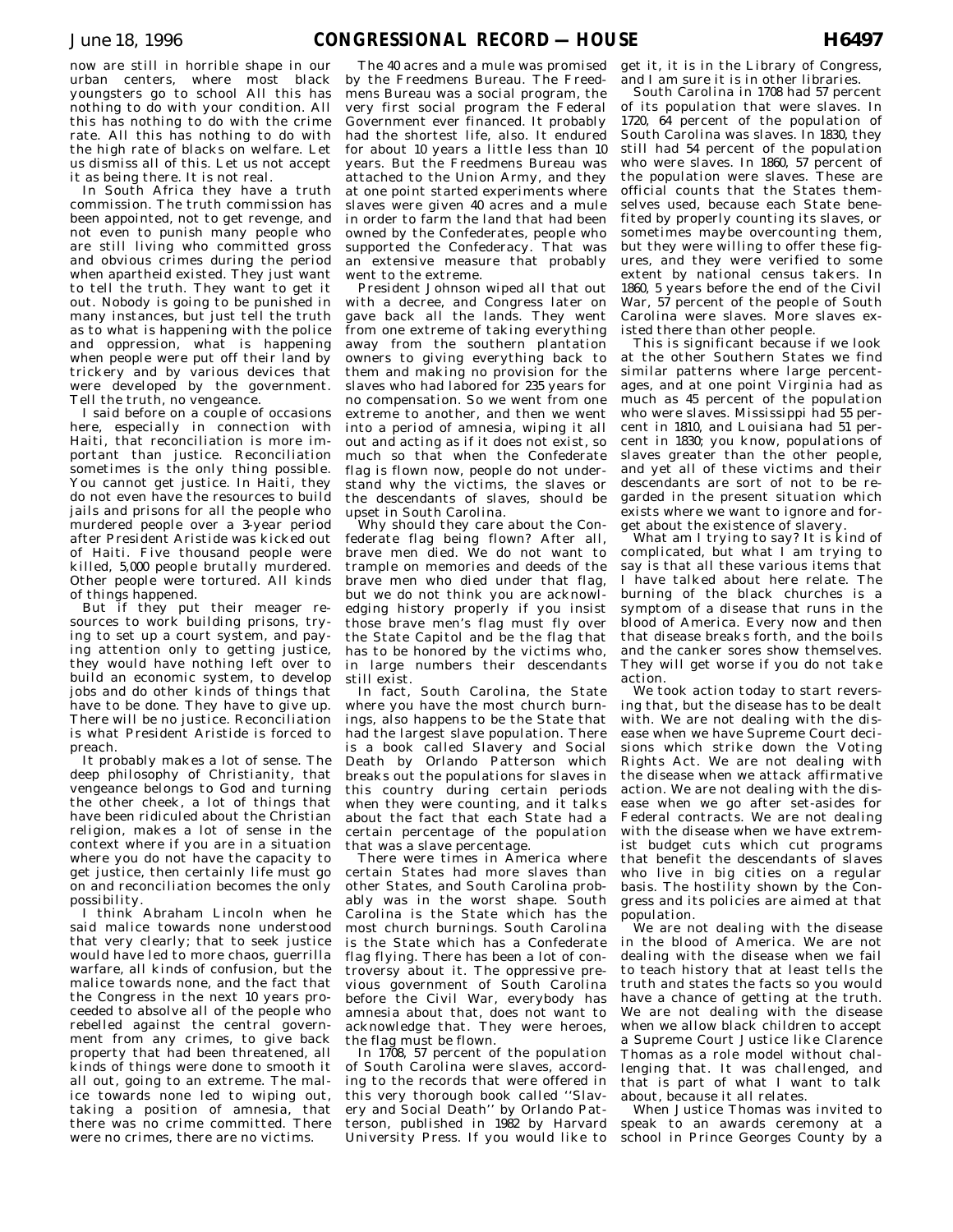teacher, a school board member, once he heard about it, it happened to be a school in the district that he represented, once he heard about it, he challenged it. He said, given the fact that this is a predominantly black district, these are children who are black, they ought to know more about Clarence Thomas and the kinds of decisions that he is making, and we ought to have a way to communicate that if he is going to come to the school. An awards ceremony where he comes and makes a presentation and nobody has a chance to talk about him or he talk and answer any questions, so forth, that is not the appropriate arena for having a controversial figure like Clarence Thomas come and interact with black children.

I think this was a most appropriate challenge by Kenneth Johnson of the Prince Georges County Board of Education. I think Mr. Johnson was right in questioning. I do not think this was a matter of questioning free speech prerogatives of Mr. Thomas or the people who wanted to hear Mr. Thomas who were adults.

However, we always apply free speech differently when we are dealing with children. We do not allow free speech to predominate on our airways or in any arena, books. Nowhere do we say that free speech should be the order of the day when we are dealing with children. We make exceptions for children. If children should not see pornographic films, if children should not read pornographic passages in books, if children ought to be protected from pornography, if one of these days we are going to get around to properly protecting children from violence on the screen and violence in books and so forth, children are in a different category.

We do not protect adults. It is pretty clear. The Supreme Court says you do not have a right to apply those same standards to adults but you do have a right for children. So children should be protected against political fraud. They should be protected against the situation where they are asked to accept someone as a role model when that person is taking actions which directly are detrimental to them and their parents and to future generations.

How do you handle that? I think Mr. Thomas should clearly have been allowed to come to speak once he had been invited, but I think that the school board and the people responsible should have taken the responsibility of setting up an alternative forum of supporting Mr. Johnson and having it known exactly what Mr. Johnson was concerned about.

There is the bigger issue of how is Mr. Thomas going to be handled in the curriculum in the future. He can be handled in one way in the curriculum, and standardized curriculum across the whole country. You can handle it straight factually: He is a conservative, he is a man who turned his back

on affirmative action that helped him, he is a man who is very hostile to policies and programs that promote opportunities for his own people, opportunities that are designed to correct the past injustices of slavery and discrimination and oppression. You could say factually that is the case.

But there should be an addendum to that curriculum in areas where black children are being taught. There should be clearly an opportunity to have a greater discussion of what that means. There should be a clear way to discuss the fact that large percentages of the black population have branded Justice Clarence Thomas as a traitor to his own people.

What does it mean to be a traitor? Benedict Arnold was a traitor. Everybody accepts that. Benedict Arnold was a traitor. I do not think that necessarily the British schoolchildren of that time would call Benedict Arnold a traitor. Benedict Arnold may be called a hero in England in the service of the king. Benedict Arnold might have been given some great justification for his actions. The king and the people who supported keeping the American colonies as part of the British Empire might have argued that Benedict Arnold was a champion of law and order, that the colonists had no right to rebel against the lawful government of England.

They could argue that, and make a case for it, and make him a hero in the schools for the children of the British back in England. clearly he was a traitor here, because we had already taken another course. Right and wrong had been defined by the Declaration of Independence.

#### $\square$  2115

Thomas Jefferson talked about certain inalienable rights. He talked about self-evident truths. He did not deal with the fine points of English law. If he had continued to try to negotiate with the King and negotiate with the British, we would still probably be a colony of England. But he called upon higher powers and declared that there are some self-evident truths, that there are some inalienable rights. There is a right and a wrong.

This Nation said when Abraham Lincoln was mourned and lifted up as one of the greatest Presidents of the United States, there is a right and a wrong. Abraham Lincoln who presided over the war against slavery, he represents the right. The whole civilized world looks to Abraham Lincoln as a person who was right in a controversy that some people want to still argue about. It was right to end slavery in America. It was right to go to war and have the bloodiest battle ever fought by Americans, fought on the soil of America, to get rid of that slavery.

America would be in a very different position if two nations existed, one slave and one free, at the time Hitler came to power. We might have had on our very continent allies for the kind

of philosophy that Hitler was advocating.

All kinds of things could have happened if the rightness of Lincoln's position had not been enforced by a challenge to the Confederacy.

There is a right and a wrong internationally. Lincoln is a great hero. The Prime Minister of Czechoslovakia, the first Prime Minister after Communist rule was overthrown, visited the White House and Mrs. Bush, upon the occasion that the Congressional Black Caucus was visiting the White House, she explained that when he came into the room where Lincoln had stayed and where the Emancipation Proclamation was signed, he looked at the Emancipation Proclamation and he broke down in tears.

Here is a man from Czechoslovakia, a man who had been under Communist rules, had been in prison, his great idol was Abraham Lincoln, and the Emancipation Proclamation, which was a Presidential Executive order that set the slaves free, brought him to tears immediately.

So internationally, in the court of international morality and justice, Abraham Lincoln was right and the other folks were wrong. Slavery was wrong. We have made that decision. Our textbooks are to reflect it that way. We are to recognize that that is the national norm.

If slavery was wrong, then remedies to correct the aftermath of slavery, remedies to correct the residue of the criminal actions of slavery, they have to have some kind of validity. The Voting Rights Act has to have validity. The Constitution has to have interpretation and must not be distorted by a racist Supreme Court that refuses to recognize that race in the Constitution is mentioned.

We are mentioned several times, starting with article 1, where they talk about three-fifths of all other persons, they are clearly referring to slaves. Everybody knows the intent of the Constitution. Nobody has challenged the fact that three-fifths of all other persons means three-fifths, that each slave, male, should be counted as three-fifths of a person when you are counting the population of America. And they correct that when they get to the 13th and 14th amendment where they set free the slaves in the 13th amendment.

The 13th amendment states: Neither slavery nor involuntary servitude, except as a punishment for crime whereof the party shall have been duly convicted, shall exist within the United States, or any place subject to their jurisdiction. That is the 13th amendment.

The 14th amendment, which is the subject of controversy, the 14th amendment which is being used by Sandra Day O'Connor and her colleagues on the Court as justification for calling for a colorblind America, the 14th amendment has section 1, section 2, section 3, section 4, and section 5, and